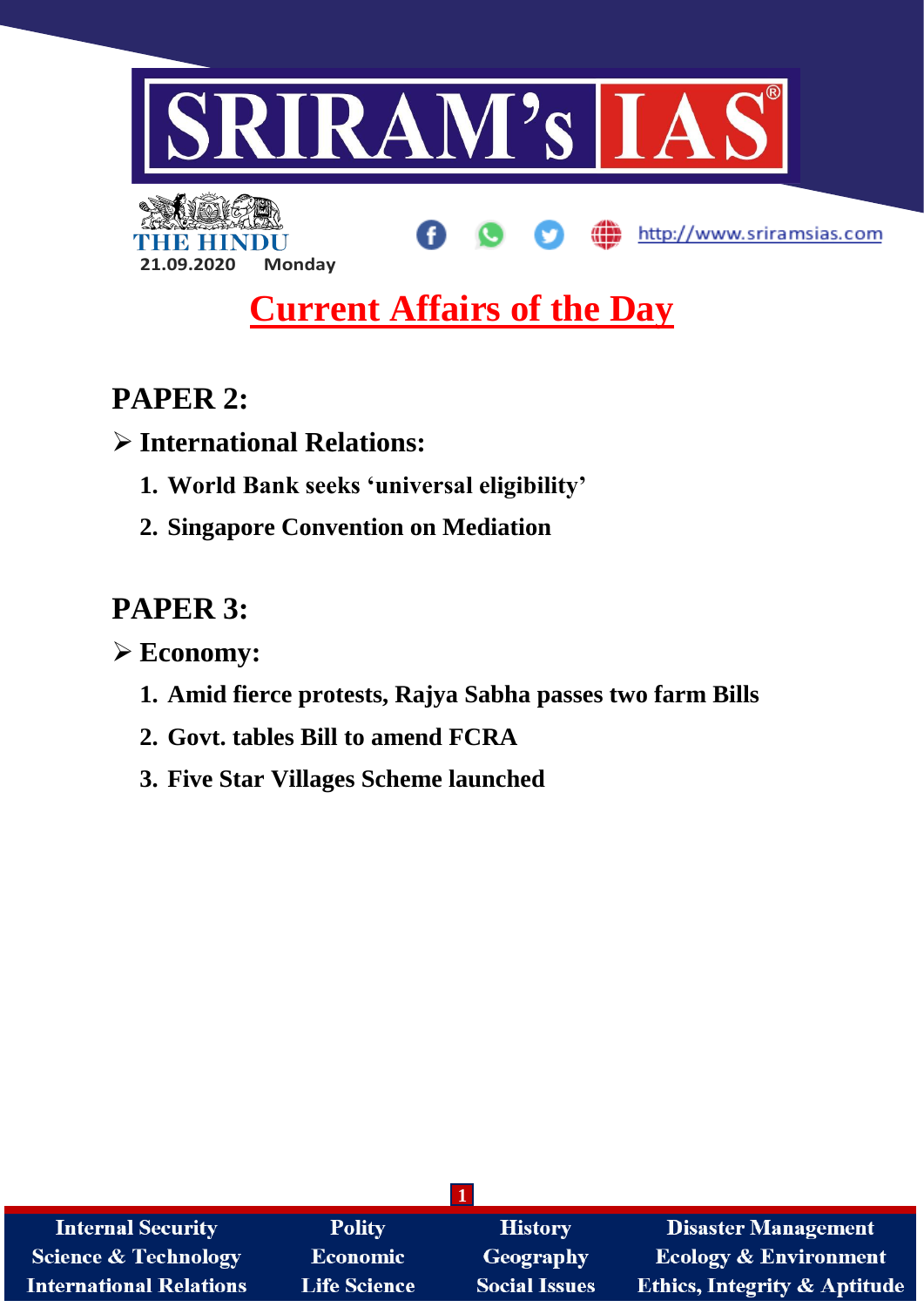

# THE HINDU **21.09.2020 Monday**

## http://www.sriramsias.com

### **Amid fierce protests, Rajya Sabha passes two farm Bills**

 $\triangleright$  Two of the three agriculturerelated legislation piloted by the Narendra Modi government, aimed at liberalising the farm sector, were passed by the Rajya Sabha by voice vote on Sunday amid a din as the Opposition parties, enraged by the refusal of Deputy Chairman Harivansh to allow voting on resolutions they moved, broke microphones, stood up on tables and flung papers in the air.

The dictatorial attitude of the Chair in not wanting to get a sense of the House ... led to bedlam & chaos. The anti-farmer **Bills were passed in** the din without voting. Why the tearing urgency? On whose orders?

**JAIRAM RAMESH. CONGRESS CHIEF WHIP IN RAJYA SABHA** 

I was in my seat when I asked for a vote, but the Deputy Chairman completely ignored my demand. The rules dictate that even if one member of the House asks for a resolution [against the Bills] to be put to vote, it

should be. This was clearly undemocratic

**K.K. RAGESH,** CPI(M) MP

This is the height of indiscipline and intolerance. People have given mandate to PM Narendra Modi. This is an insult to people's mandate PRALHAD JOSHI, PARLIAMENTARY AFFAIRS MINISTER



The bottom line is that the Opposition wanted a vote on the Bills and the BJP did not want to vote because it did not have numbers. This story does not end here. The BJP told you it is a historic day, but it is a sad day for Parliamentary democracy

**DEREK O'BRIEN, TRINAMOOL CONGRESS** 

 $\triangleright$  The legislation

— **the Farmers' Produce Trade and Commerce (Promotion and Facilitation) Bill, 2020, and the Farmers (Empowerment and Protection) Agreement on Price Assurance and Farm Services Bill, 2020,** were cleared by the Lok Sabha last week.

**2**

**Internal Security Science & Technology International Relations** 

**Polity Economic Life Science** 

**History** Geography **Social Issues** 

**Disaster Management Ecology & Environment Ethics, Integrity & Aptitude**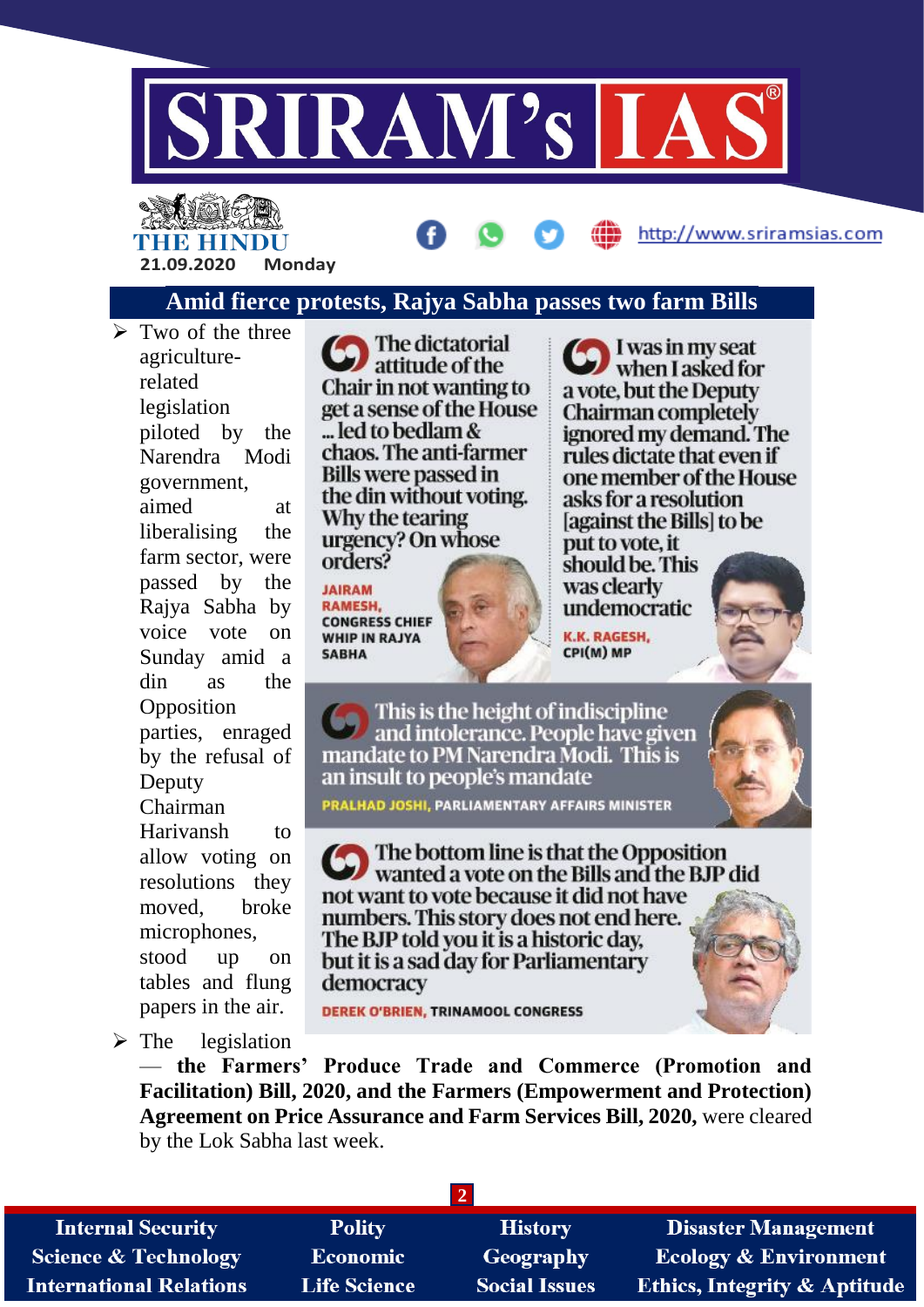

**Govt. tables Bill to amend FCRA**

 $\triangleright$  The Foreign Contribution (Regulation) Amendment Bill, 2020, was introduced in the Lok Sabha on Sunday by Minister of State for Home Nityanand Rai.

#### **Key takeaways:**

**21.09.2020 Monday**

- $\triangleright$  The Centre is set to amend the Foreign Contribution (Regulation) Act and proposes to make Aadhaar a mandatory identification document for all the office-bearers, directors and other key functionaries of an NGO or an association eligible to receive foreign donations.
- $\triangleright$  The Bill says the amendment is required to enhance transparency and accountability in the receipt and utilisation of foreign contributions worth thousands of crores of rupees every year and facilitating the "genuine" nongovernmental organisations or associations who are working for the welfare of society.
- $\triangleright$  The Bill proposes to include "public servant" and "corporation owned or controlled by the government" among the list of entities who are not eligible to receive foreign donations, the draft says.
- **Bars public servants**: "Amendment of clause (c) of sub-section (1) of section 3 to include public servant also within its ambit, to provide that no foreign contribution shall be accepted by any public servant," the Bill says.
- $\triangleright$  In 2016, the Home Ministry had cancelled the licence of Lawyers Collective, run by noted lawyers Indira Jaising and Anand Grover for various violations. The Ministry, in its suspension notice, had said that Ms. Jaising  $\frac{1}{1}$  as a government servant — had received foreign funds over ₹96 crore when she held the post of Additional Solicitor General (ASG) between the years 2009 and 2014, in violation of FCRA norms.
- $\triangleright$  FCRA regulates foreign donations and ensures that such contributions do not adversely affect the internal security of the country. The Act, first enacted in 1976 was amended in the year 2010 when a slew of new measures were taken by the Union Home Ministry to regulate foreign donations.
- $\triangleright$  The Bill proposes that not more than 20% of the total foreign funds received could be defrayed for administrative expenses. At present the limit is 50%.

| <b>Internal Security</b>        | <b>Polity</b>       | <b>History</b>       | <b>Disaster Management</b>              |
|---------------------------------|---------------------|----------------------|-----------------------------------------|
| <b>Science &amp; Technology</b> | <b>Economic</b>     | Geography            | <b>Ecology &amp; Environment</b>        |
| <b>International Relations</b>  | <b>Life Science</b> | <b>Social Issues</b> | <b>Ethics, Integrity &amp; Aptitude</b> |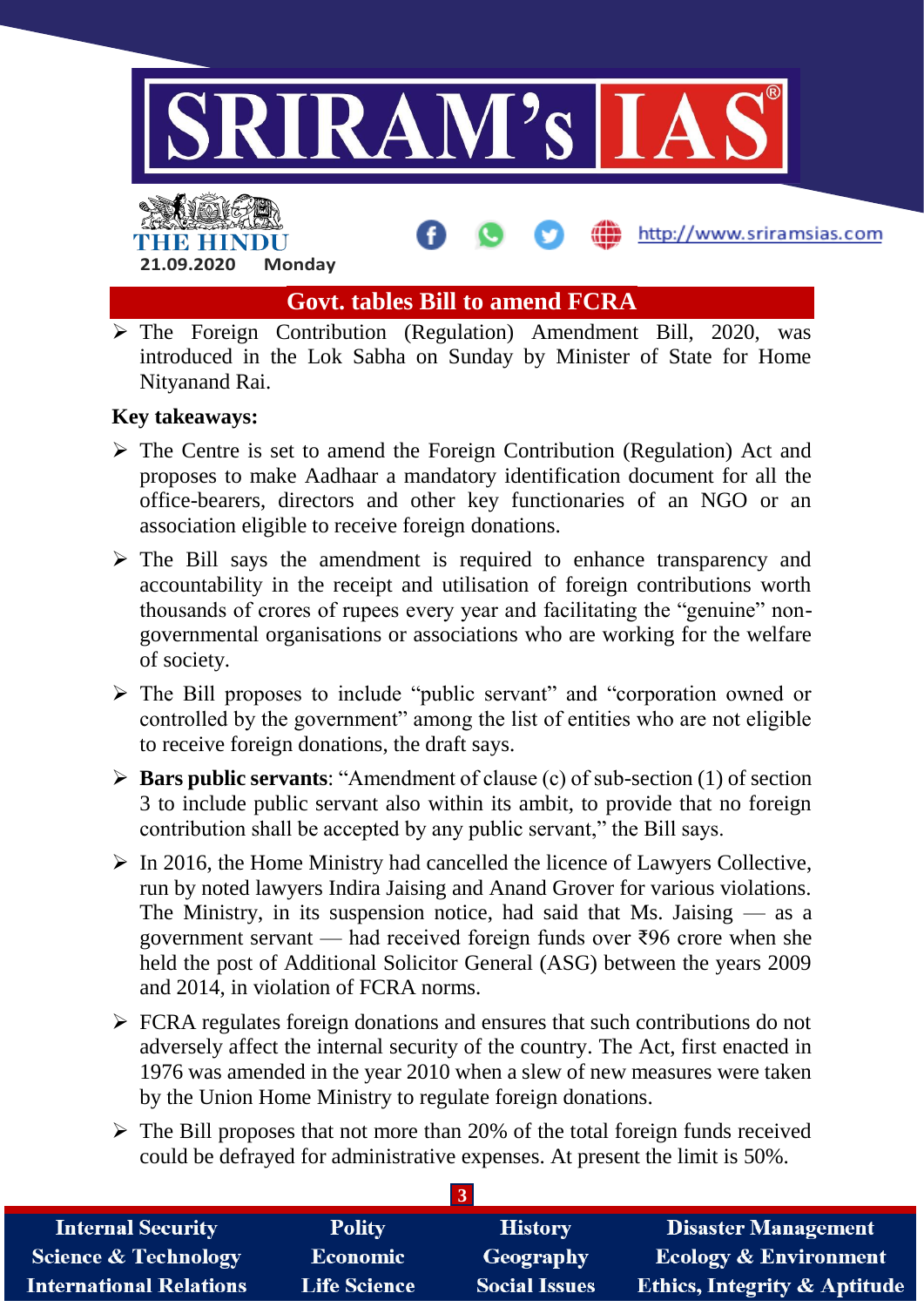

 $\triangleright$  The Statement of Objects and Reasons of the Bill further states, "The Foreign" Contribution (Regulation) Act, 2010 was enacted to regulate the acceptance and utilisation of foreign contribution or foreign hospitality by certain individuals or associations or companies and to prohibit acceptance and utilisation of foreign contribution or foreign hospitality for any activities detrimental to the national interest and for matters connected therewith or incidental thereto."

#### **World Bank seeks 'universal eligibility'**

- $\triangleright$  The \$1 billion World Bank loan to prevent, detect and respond to the threat of coronavirus and strengthen national health systems for preparedness as India combats the ongoing pandemic comes with a condition of "universal eligibility" in procurements.
- $\triangleright$  This would mean that all preferential market access policies, including Public Procurement (Preference to Make in India) Order, Micro Small & Medium Enterprises (MSME) Policy, certain benefits to start-ups, shall not be applicable on purchases made while implementing the national project.

#### **Review of documents:**

- $\triangleright$  Besides paving the way for universal eligibility in the supply system, the World Bank would have the right to review the procurement documents, inspect/audit all accounts, records and other files relating to the project. Compliance to these conditions has been made mandatory for the funding.
- The Railways will spend ₹399 crore across its network to strengthen health infrastructure in the combat against COVID-19 in this financial year. The focus will be on creating more isolation facilities with medical equipment such as ventilators, oxygen cylinders etc.
- This is part of the "India COVID-19 Emergency Response and Health System Strengthening Project," a joint initiative of the Government of India and the World Bank that has \$1 billion loan disbursed by the International Bank for Reconstruction and Development (IBRD). The Railway Ministry is one of the implementing agencies of the project.

| <b>Internal Security</b>        | <b>Polity</b>       | <b>History</b>       | <b>Disaster Management</b>       |
|---------------------------------|---------------------|----------------------|----------------------------------|
| <b>Science &amp; Technology</b> | <b>Economic</b>     | Geography            | <b>Ecology &amp; Environment</b> |
| <b>International Relations</b>  | <b>Life Science</b> | <b>Social Issues</b> | Ethics, Integrity & Aptitude     |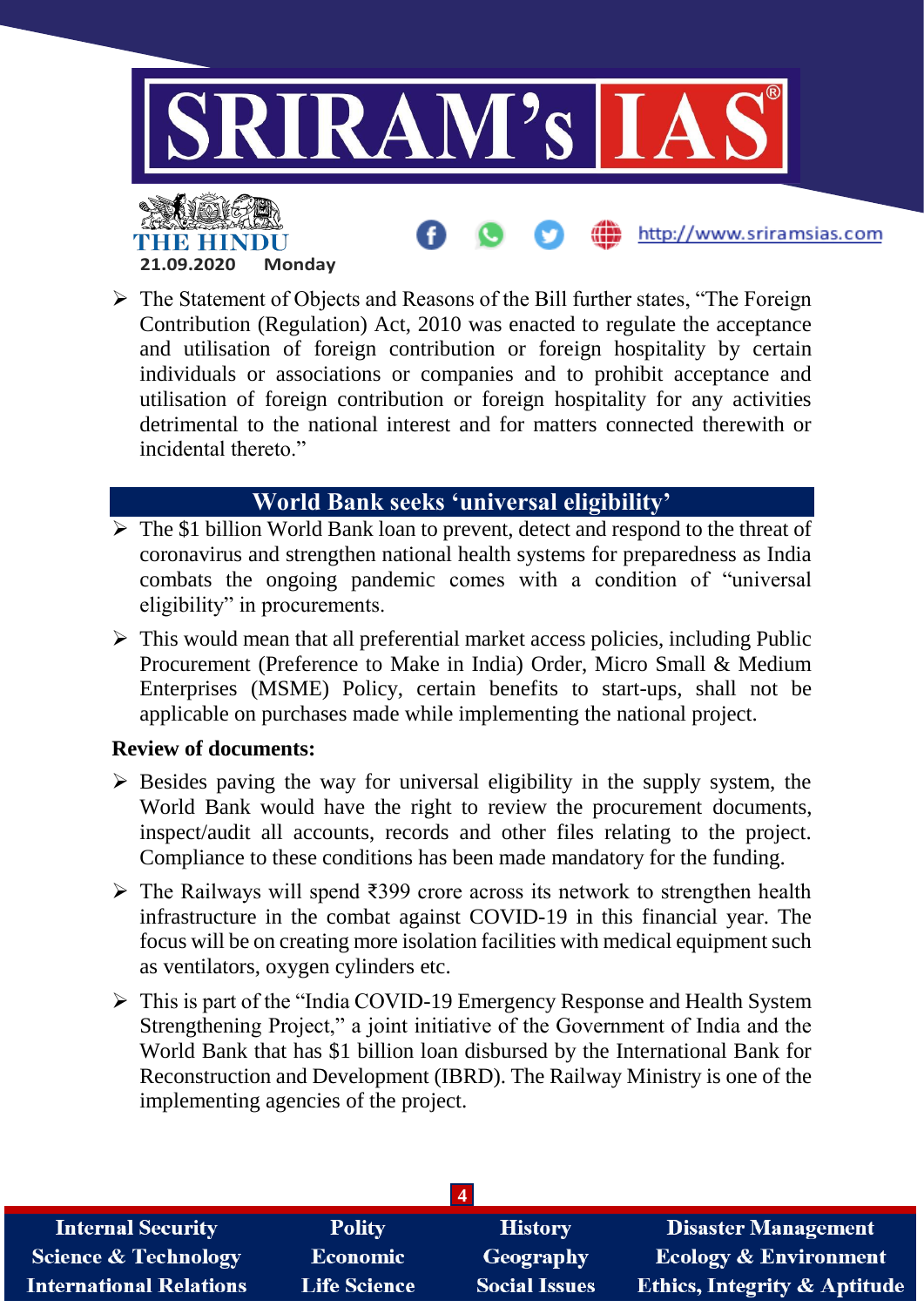

#### **Highest allocation:**

- While the Northern Railway has got the highest allocation of ₹45.59 crore this year followed by the Eastern Railway with ₹42.56 crore, the Southern Railway has been given ₹30.95 crore. The Integral Coach Factory, the largest coach maker in the world, got a sanction of ₹3.17 crore. The total allocation to 16 Zonal Railways, Metro, production units and others stands at ₹399.36 crore.
- $\triangleright$  These funds would be utilised for establishing isolation wards by purchasing ventilators, oxygen cylinders, laboratory machines, Personal Protection Equipment (PPE) kits, face shields, hospital furniture, medical equipment, gloves, goggles and other consumables.
- $\triangleright$  The first component of the project deals with emergency response to the pandemic and would be implemented till April 2022. Railways would have to make procurements in accordance with the World Bank guidelines, the Railway Board said and added that the funds allocated should not be exceeded. In case any railway expected that it would not be in a position to spend the funds earmarked by March 31, 2021, the same should be communicated to the board latest by December 31, 2020.
- $\triangleright$  The Railways, one of the largest employers in the country, has reported 14,714 COVID-19 cases among its employees and 336 deaths. The Central Railway has topped the list with 67 deaths and 1,323 cases followed by the South Central Railway with 54 deaths and 2,202 cases. While the Southern Railway, headquartered in Chennai, has reported 21 deaths and 1,145 cases, the ICF had 9 deaths and 422 cases among its employees.

### **Five Star Villages Scheme launched**

- $\triangleright$  Five Star Villages scheme has been launched recently.
- **Ministry:** The Department of Posts, Ministry of Communications.

#### **Key takeaways:**

- **Aim:** To bridge the gaps in public awareness and reach of postal products and services, especially in interior villages.
- **Objective**: To ensure universal coverage of flagship postal schemes in rural areas of the country.

| <b>Internal Security</b>        | <b>Polity</b>       | <b>History</b>       | <b>Disaster Management</b>              |
|---------------------------------|---------------------|----------------------|-----------------------------------------|
| <b>Science &amp; Technology</b> | <b>Economic</b>     | Geography            | <b>Ecology &amp; Environment</b>        |
| <b>International Relations</b>  | <b>Life Science</b> | <b>Social Issues</b> | <b>Ethics, Integrity &amp; Aptitude</b> |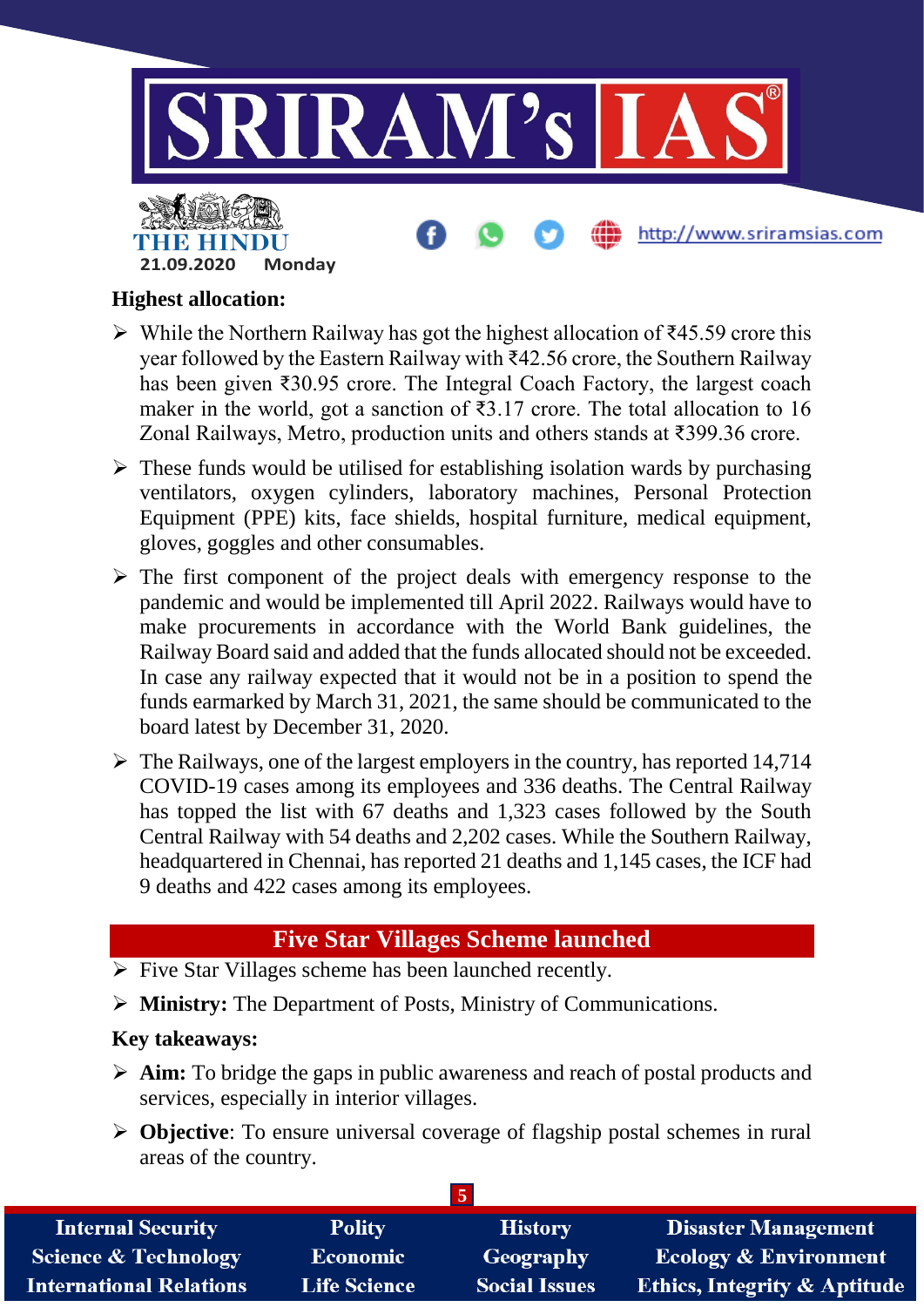

http://www.sriramsias.com



- $\triangleright$  It has three components: (1) Product and Service Availability; (2) Product and Service Publicity; (3) Product and Service Marketing.
- $\triangleright$  Branch offices will function as one-stop shops to cater all post office related needs of the villagers.
- **Implemented by:** A team of five Gramin Dak Sevaks. They will be assigned a village for marketing of all products, savings and insurance schemes.
- **Team will be headed by:** Branch Post Master of the concerned Branch Office.
- $\triangleright$  The scheme is being launched on pilot basis in Maharashtra. Based on the experience, it will be implemented nation-wide.

### **Singapore Convention on Mediation**

- $\triangleright$  Recently, the United Nations Convention on International Settlement Agreements Resulting from Mediation has come into force.
- $\triangleright$  It is also known as the Singapore Convention on Mediation.
- $\triangleright$  It is the first UN treaty to be named after Singapore.

#### **Key takeaways:**

- $\triangleright$  The convention will provide a more effective way of enforcing mediated settlements of corporate disputes involving businesses in India and other signatories.
- $\triangleright$  India approved the signing of the Convention in July 2019.
- $\triangleright$  The Convention has 53 signatories which include China and the USA as well.

#### **Significance:**

- $\triangleright$  It will promote mediation as an alternative and effective method of resolving trade disputes.
- $\triangleright$  The settlement reached by parties shall be binding and enforceable.
- $\triangleright$  Mediated settlement agreement across borders can be done by applying directly to the courts of countries that have signed and ratified the treaty.
- $\triangleright$  It will save time and legal costs.

| <b>Internal Security</b>        | <b>Polity</b>       | <b>History</b>       | <b>Disaster Management</b>              |  |
|---------------------------------|---------------------|----------------------|-----------------------------------------|--|
| <b>Science &amp; Technology</b> | <b>Economic</b>     | Geography            | <b>Ecology &amp; Environment</b>        |  |
| <b>International Relations</b>  | <b>Life Science</b> | <b>Social Issues</b> | <b>Ethics, Integrity &amp; Aptitude</b> |  |